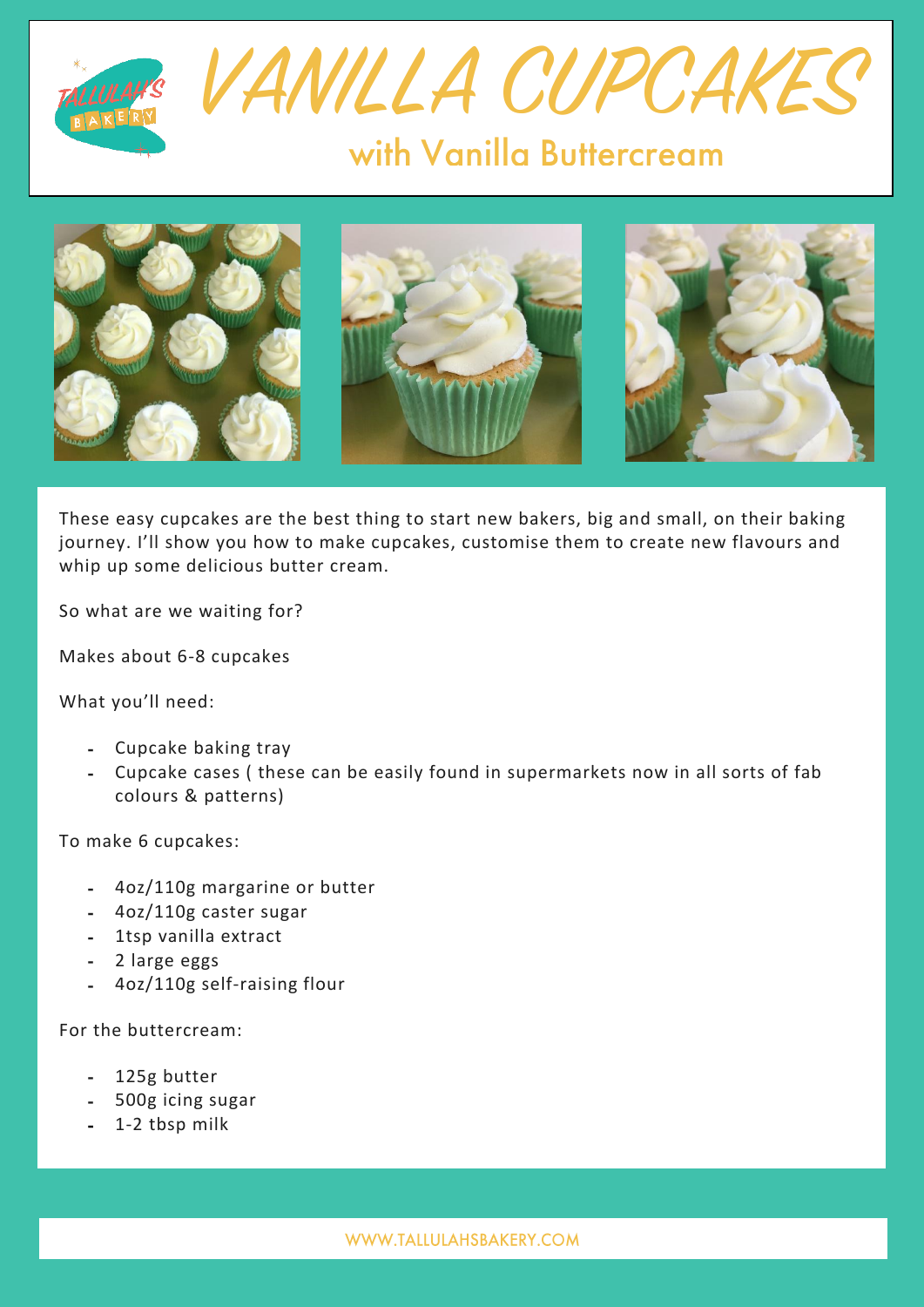

## Now! Let's bake!

- Line a cupcake tray with cupcake cases
- Pre-heat the oven to 160 degrees (fan)/gas mark 3/180 degrees electric
- Using an electric mixer or a wooden spoon cream together the margarine/butter, caster sugar and vanilla extract until light and fluffy

If you're doing this by hand with a wooden spoon, it might take a bit of time! But keep at it – we want a lovely light and fluffy mixture!

- Crack the eggs into a bowl and whisk slightly
- Add them to the mixture a bit at a time, mixing them in after each addition
- To prevent curdling, add in a bit (1/2 tbsp) of flour with each egg addition but be careful not to add in more than half of the flour at this stage.
- Once all the eggs are added, sift in the rest of the flour and gently fold it in using a large metal spoon. It's super important to be gentle; we don't want to knock any air out of our mixture
- Once the flour has combined, fill the cupcake cases 2/3s full (for bigger cases this is usually 1  $\frac{1}{2}$ tablespoons of mixture)
- Bake the oven for 20-22 mins until they are slightly golden, springy to touch and a skewer comes out mostly clean ( 1 or 2 crumbs are fine)
- Remove from the oven and, after a couple of minutes remove the cupcakes from the trays and leave to cool on wire racks – be careful, they might still be hot!

To make the buttercream:

- Pop the butter into the bowl and give it a little mix to soften it a little bit
- Add the icing sugar a little at a time and mix until incorporated.
- If the buttercream is too stiff, add some milk, a little bit at a time, to loosen it; you want it soft enough that you can spread or pipe it but it still needs to hold its shape!

Once the cupcakes are cooled, blob on the buttercream! If you don't have a piping bag, don't worry! Just scoop a spoonful on the top and smooth it down with a knife – it doesn't matter how neat it is, it'll still taste delicious!

Add any toppings you have to hand: sprinkles, sweeties, chocolate - whatever takes your fancy!